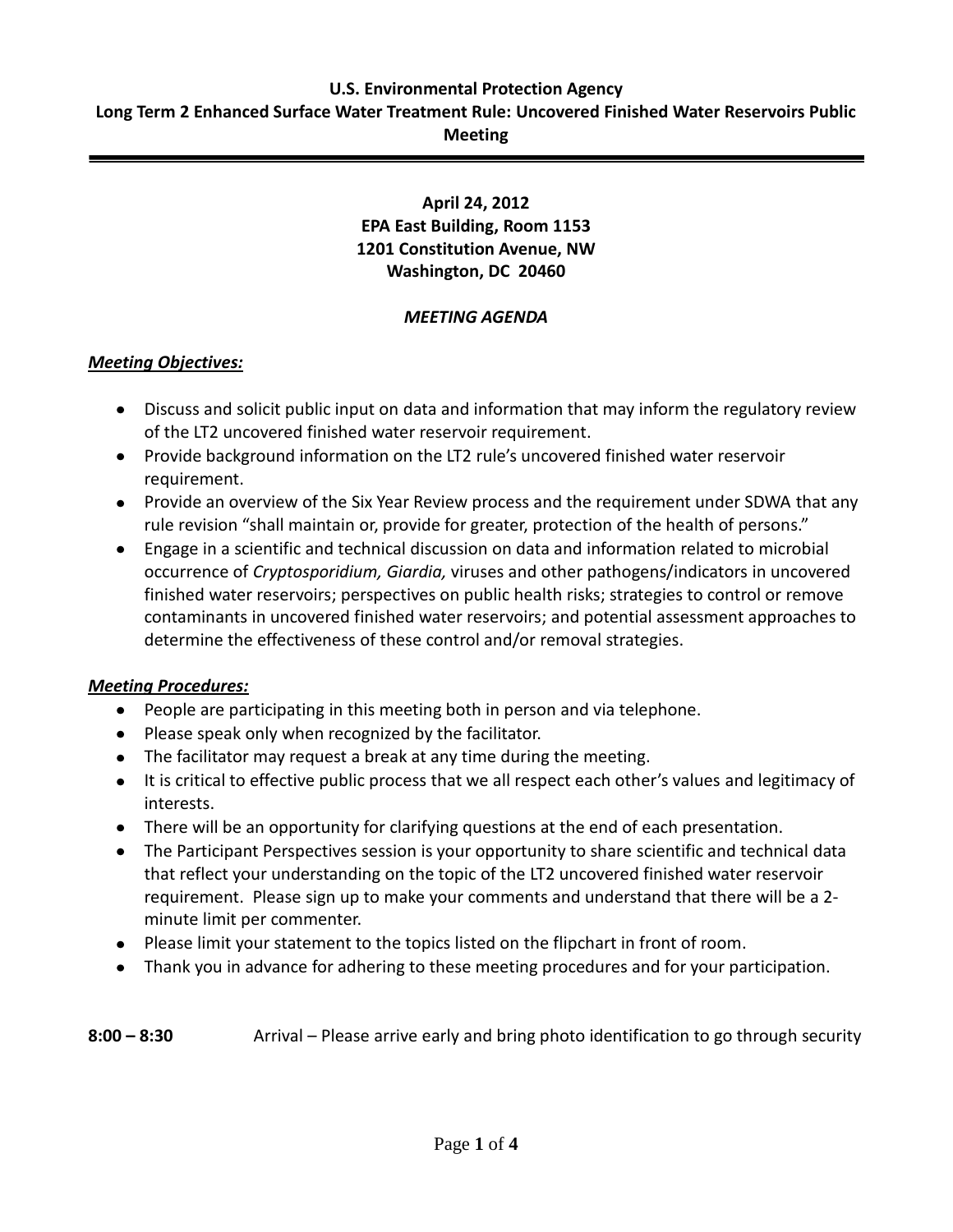| $8:30 - 8:55$   | Welcome, Introductions, Meeting Objectives, Procedures, and Agenda<br>Objective: Review desired outcomes and agenda.                                                      |
|-----------------|---------------------------------------------------------------------------------------------------------------------------------------------------------------------------|
|                 | Pam Barr, Acting Director, Office of Ground Water and Drinking Water<br>Rob Greenwood, Ross & Associates, facilitator                                                     |
| $8:55 - 9:30$   | Background Information on the LT2 Uncovered Finished Water Reservoirs<br>Requirement<br>Objectives:<br>Provide an overview of the history and basis for the LT2 uncovered |
|                 | finished water reservoir requirement<br>Provide status of numbers of systems that have covered/treated open<br>reservoirs                                                 |
|                 | Presenter: Mike Finn, OGWDW, DWPD<br>(20 min + 15 min clarifying questions)                                                                                               |
| $9:30 - 10:00$  | <b>Regulatory Review Process</b><br>Objective: Provide an overview of the Six Year Review process for LT2                                                                 |
|                 | Presenter: Wynne Miller, OGWDW, SRMD<br>(15 min + 15 min clarifying questions)                                                                                            |
| $10:00 - 10:15$ | <b>Break</b>                                                                                                                                                              |
| $10:15 - 11:05$ | Data/information related to microbial occurrence in uncovered finished water<br>reservoirs<br>Objective: Share data/information related to microbial occurrence of<br>٠   |
|                 | Cryptosporidium, Giardia, viruses and other pathogens/indicators in<br>uncovered finished water reservoirs.                                                               |
|                 | Presenters:<br>Kerri Alderisio, NYC DEP<br>Wylie Harper, Seattle Public Utilities<br>(30 min + 20 min clarifying questions)                                               |
| $11:05 - 11:30$ | Data/information related to potential health risks associated with contamination<br>of stored finished water in uncovered reservoirs<br>Objectives:                       |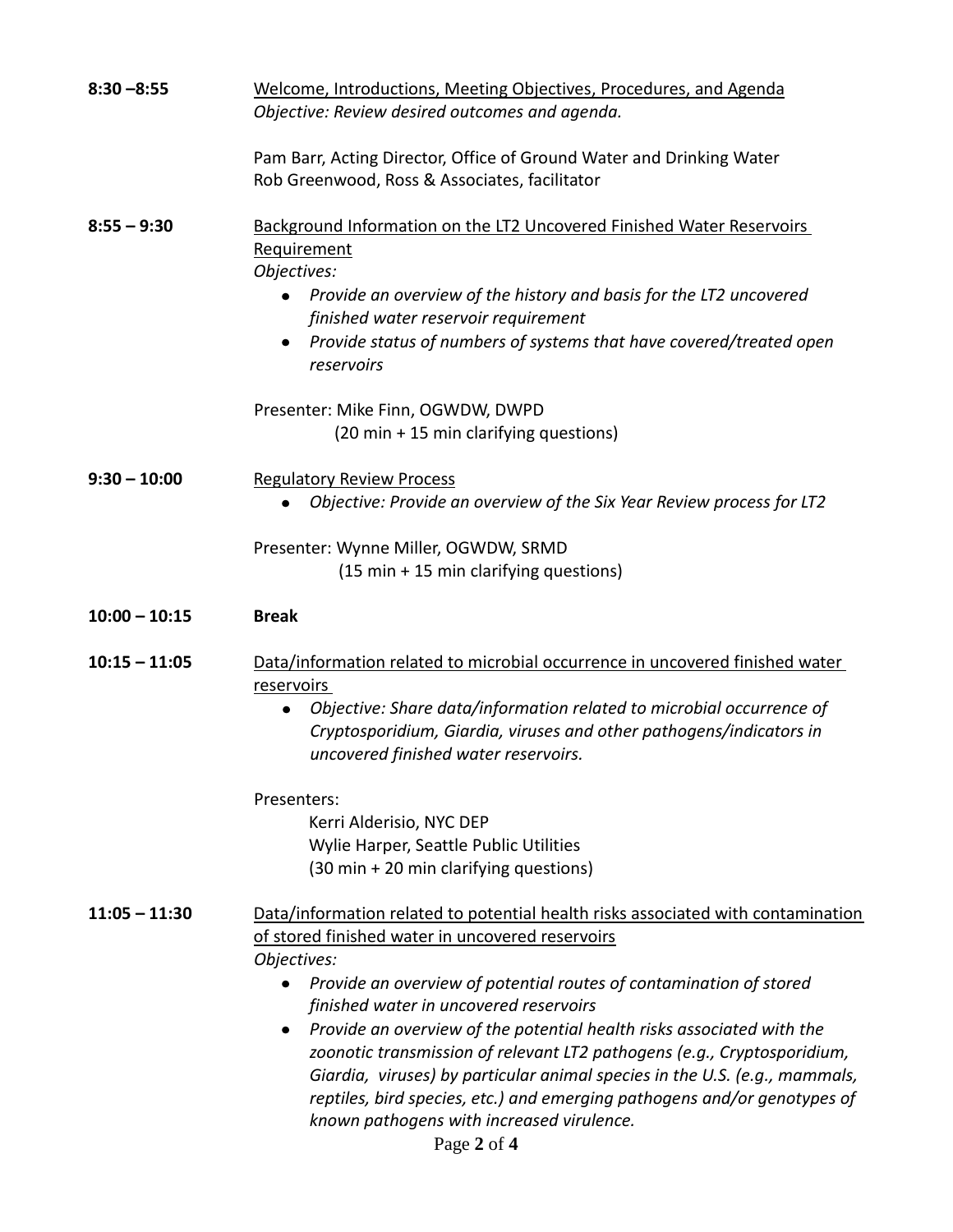|                 | Presenter: Nick Ashbolt, Ph.D., EPA, ORD<br>(15 min + 10 min clarifying questions)                                                                                                                                                                                                                                                                                                                                                                                                                                                                                                                                                                                                                                                                                                                             |
|-----------------|----------------------------------------------------------------------------------------------------------------------------------------------------------------------------------------------------------------------------------------------------------------------------------------------------------------------------------------------------------------------------------------------------------------------------------------------------------------------------------------------------------------------------------------------------------------------------------------------------------------------------------------------------------------------------------------------------------------------------------------------------------------------------------------------------------------|
| $11:30 - 12:30$ | Lunch (on your own)                                                                                                                                                                                                                                                                                                                                                                                                                                                                                                                                                                                                                                                                                                                                                                                            |
| $12:30 - 1:20$  | Strategies to control or remove contaminants, and potential assessment<br>approaches to determine the effectiveness of these strategies                                                                                                                                                                                                                                                                                                                                                                                                                                                                                                                                                                                                                                                                        |
|                 | Objective: Provide insight to better understand the varied management<br>approaches to control risk at reservoirs of those systems that have covered,<br>treated or used other approaches and how the effectiveness of these<br>management approaches have been or could be assessed.                                                                                                                                                                                                                                                                                                                                                                                                                                                                                                                          |
|                 | Presenters:                                                                                                                                                                                                                                                                                                                                                                                                                                                                                                                                                                                                                                                                                                                                                                                                    |
|                 | Chris McMeen, Tacoma Water                                                                                                                                                                                                                                                                                                                                                                                                                                                                                                                                                                                                                                                                                                                                                                                     |
|                 | David Lipsky, Ph.D., NYC DEP                                                                                                                                                                                                                                                                                                                                                                                                                                                                                                                                                                                                                                                                                                                                                                                   |
|                 | (30 min + 20 min clarifying questions)                                                                                                                                                                                                                                                                                                                                                                                                                                                                                                                                                                                                                                                                                                                                                                         |
|                 |                                                                                                                                                                                                                                                                                                                                                                                                                                                                                                                                                                                                                                                                                                                                                                                                                |
| $1:20 - 2:30$   | Participant Perspectives: Regulatory Review of LT2 Rule Uncovered Finished<br><b>Water Reservoir Requirement</b><br>1. What additional information are you aware of regarding the potential public<br>health risks from uncovered finished water reservoirs?<br>a. Pathogen occurrence?<br>b. Pathways to contamination?<br>c. Other aspects of risk?<br>2. What have we learned about pathogen risk management related to<br>uncovered finished water reservoirs from implementation of the LT2 rule?<br>From other data sources?:<br>a. Management options available?<br>b. Relative effectiveness and certainty of risk management practices?<br>Other aspects of risk management?<br>3. How would you assess the protectiveness of the different risk management<br>options relative to the existing rule? |
| $2:30 - 2:45$   | <b>Break</b>                                                                                                                                                                                                                                                                                                                                                                                                                                                                                                                                                                                                                                                                                                                                                                                                   |
|                 |                                                                                                                                                                                                                                                                                                                                                                                                                                                                                                                                                                                                                                                                                                                                                                                                                |
| $2:45 - 3:50$   | Panel: Options and Opportunities for LT2 Rule Revisions                                                                                                                                                                                                                                                                                                                                                                                                                                                                                                                                                                                                                                                                                                                                                        |
|                 | Objective: Obtain expert perspectives on the information provided and the<br>observations made during today's discussions. Panelists will be asked to take no<br>more than seven minutes each to respond to the questions above, based on the<br>presentations, participant contributions, and their own knowledge of the issues.<br>The panel moderator will then lead a discussion among the panelists to explore<br>their perspectives.                                                                                                                                                                                                                                                                                                                                                                     |